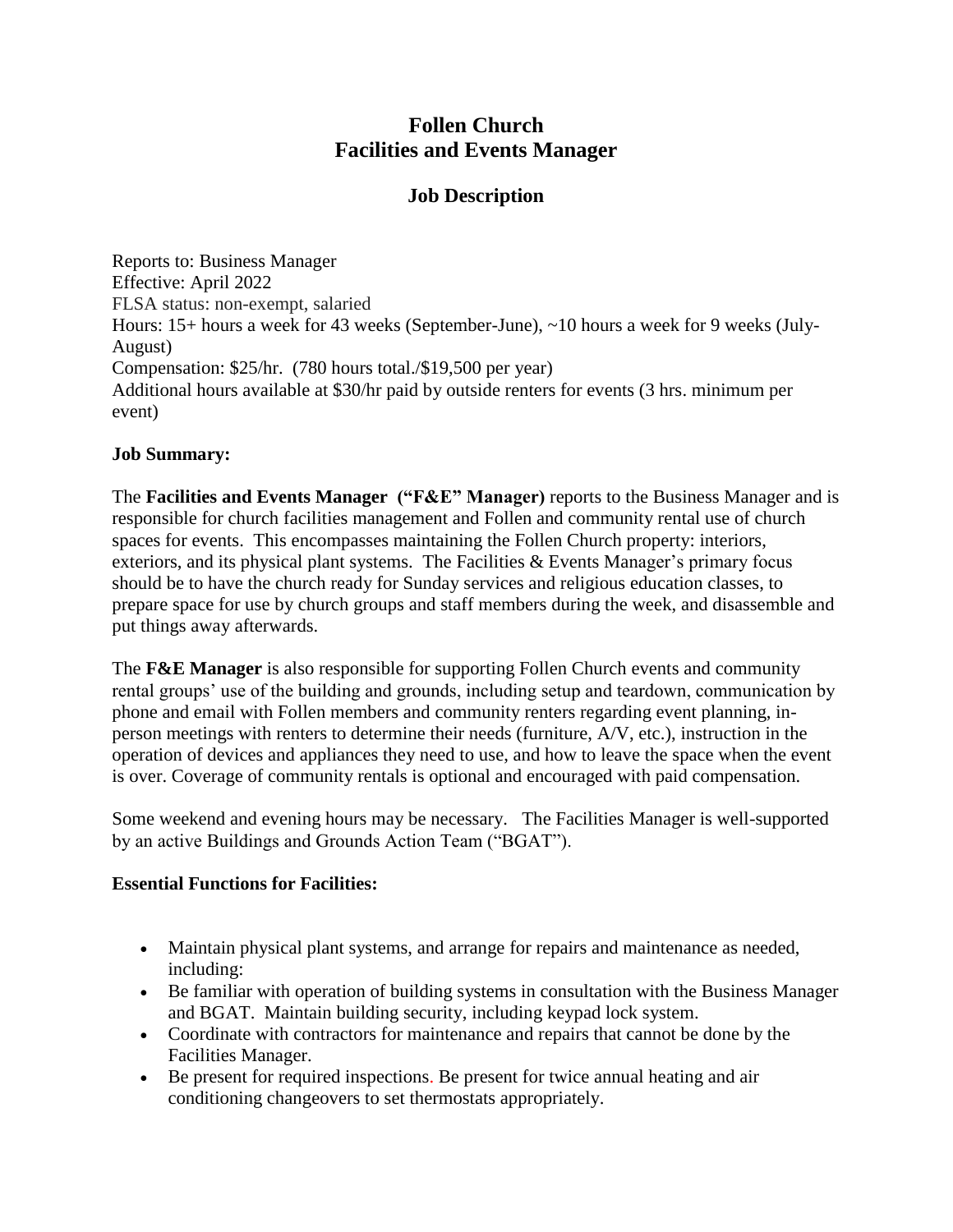- Help establish and maintain storage of service records and equipment manuals.
- Recommend repairs as needed. Maintain roster of needed repairs for planning purposes.
- Consult with the Business Manager and BGAT as needed on physical plant matters and to identify emerging building needs.
- Perform small repairs and periodic maintenance.
- Clean interior spaces as needed between regular cleaning service visits.
- Maintain storeroom and stock of cleaning supplies; purchase paper and repair supplies as needed, and ensure that maintenance equipment (e.g. vacuums, lawnmower, snowblower) is in good working order. Occasional use of personal vehicle with mileage reimbursement for such purchasing is preferred.
- Clear sidewalks and entrances of debris, leaves, snow and ice as needed, so that entryways and walks are safe and presentable.
- Mow the church front lawn on a seasonal basis.
- Work with Business Manager and BGAT to plan for and execute contract work (e.g., stripping and waxing floors, yard cleanup etc.), or special jobs
- Attend BGAT meetings as needed.

#### **Essential Functions for Events:**

- Communicate regularly with Business Manager, regarding use of Follen indoor and outdoor spaces by church members or community rental groups. Set up the space to be used as identified by the user/renter in advance, and return it to its usual condition afterwards, as needed.
- As needed, communicate via phone and email with scheduled renters regarding the specific needs for their event.
- Be available as an independent contractor for rental events, to open and close the building, adjust heating and cooling, and support renters with further day-of-event support in-person or by phone, as needed.
- Provide set-up and teardown for outdoor worship and other Follen events

#### **Other tasks as assigned**

#### **Minimum Qualifications of the Facilities Manager:**

- High school diploma
- Licensure: Trusted Employee safety check required
- Must have physical strength, be able to climb ladders, and carry 50 pounds
- Familiarity with physical and mechanical systems.

## **Core Competencies:**

**Technical Expertise:** Acquires and demonstrates the technical skills required to proficiently execute the essential functions of the job; understands which skills are lacking and seeks to develop those skills; continually works toward the mastery of technical proficiency.

**Attention to Detail:** Consistently attends to the many small pieces which must be assembled into an organized whole; follows up on missing or out of balance items; resolves unanswered